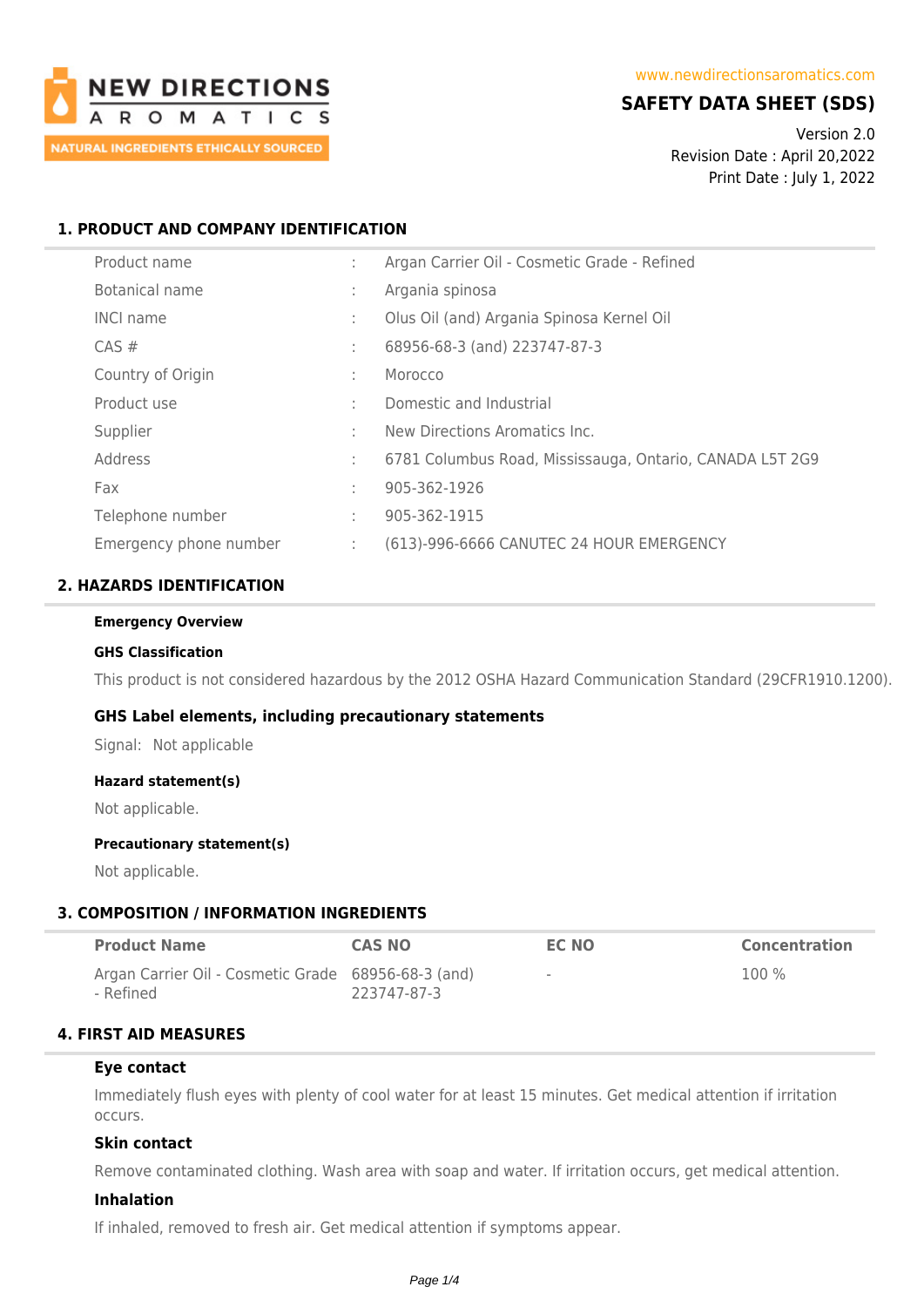### **Ingestion**

Seek medical attention or contact local poison control center.

### **5. FIRE FIGHTING MEASURES**

#### **Suitable extinguishing media**

Foam. Dry Powder. Carbon dioxide.

#### **Unsuitable extinguishing media**

Water spray, water jet.

#### **Special protective equipment and precautions for fire-fighters**

Wear proper protective equipment. Exercise caution when fighting any chemical fire. Use water spray or fog for cooling exposed containers.

#### **Special hazards arising from the substance or its combustible products**

This material is liquid, point of flame 220 degC. In case of fire, surround the area with earth and choke the flame with CO2 and / or foam, don't use water in open deposits. This material forms oil clouds or fogs.

#### **Resulting gases**

Carbon oxides.

#### **6. ACCIDENTAL RELEASE MEASURES**

#### **Personal precautions, protective equipment and emergency procedures.**

Equip clean crew with proper protection. Respiratory protection equipment may be necessary.

#### **Environmental precautions**

Prevent entry to sewers and public waters. Notify authorities if product enters sewers or public waters.

#### **Methods and materials for containment and cleaning up**

To add absorbents (example: earth, sawdust), and to gather the material with shovel and broom. If there's material over the asphalt tape or corridors where people walk by, clean and wash the area with water and soap.

### **7. HANDLING AND STORAGE**

#### **Precautions for safe handling**

No direct lighting. No smoking. Ensure prompt removal from eyes, skin and clothing. Wash hands and other exposed areas with mild soap and water before eating, drinking or smoking and when leaving work. Handle in accordance with good industrial hygiene and safety procedures.

#### **Conditions for safe storage, including any incompatibilities**

Metal can or drum Packaging as recommended by manufacturer. Check all containers are clearly labelled and free from leaks. Low temperatures helps to product shelf life. Avoid air contact, it enables the degradation of the product. Pack in metal drums with food grade phenol covered, or plastic containers. Store in original containers. Keep containers securely sealed. No smoking, naked lights or ignition sources. Store in a cool, dry, well-ventilated area.

### **8. EXPOSURE CONTROLS AND PERSONAL PROTECTION**

#### **Eyes**

Use tightly sealed goggles. Contact lenses may pose a special hazard;soft contact lenses may absorb and concentrate irritants. A written policy document, describing the wearing of lens or restrictions on use, should be created for each workplace or task. This should include a review of lens absorption and adsorption for the class of chemicals in use and an account of injury experience. Medical and first-aid personnel should be trained in their removal and suitable equipment should be available.

#### **Skin**

If skin contact or contamination of clothing is likely, protective clothing should be worn. Use protective gloves.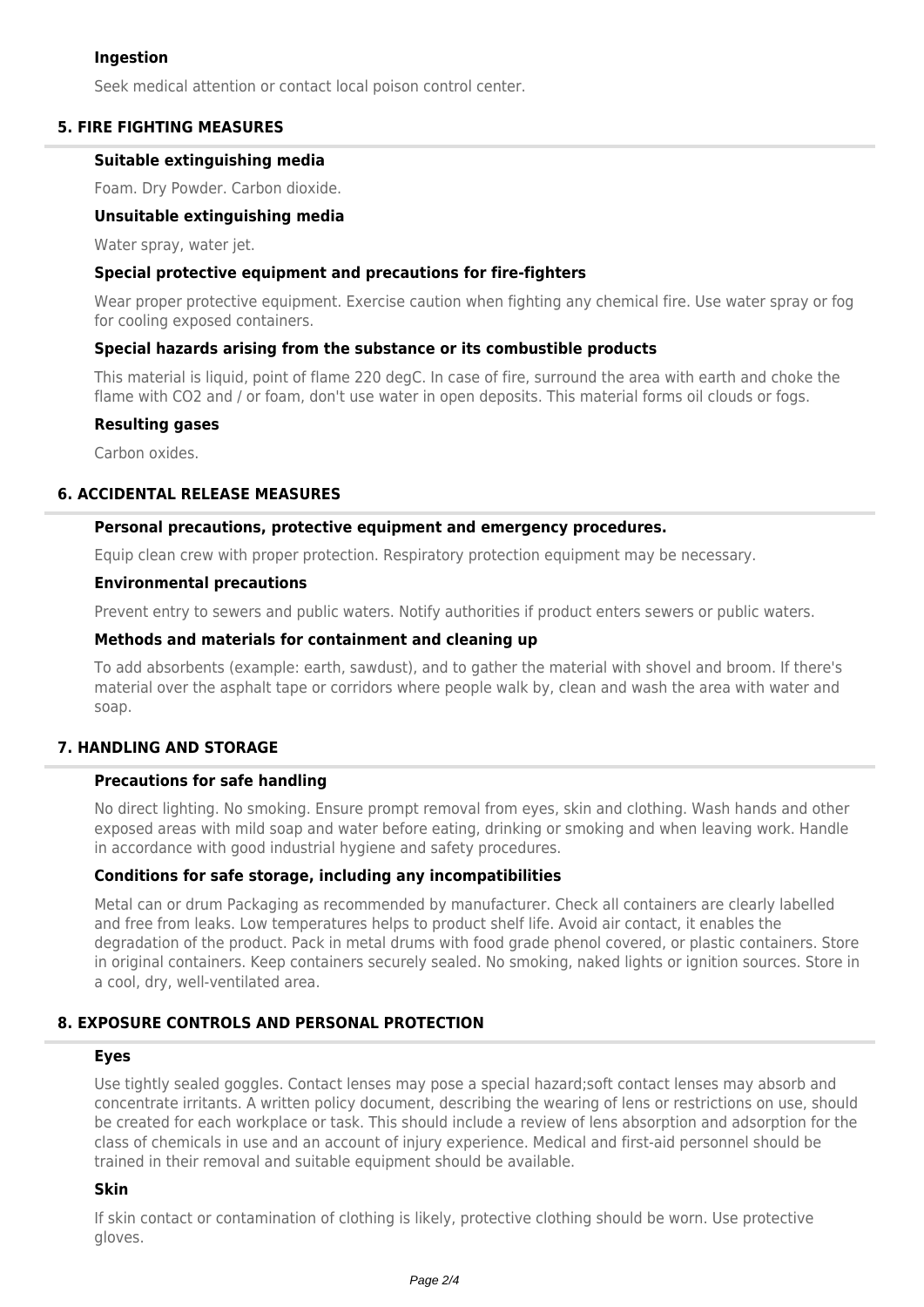## **9. PHYSICAL AND CHEMICAL PROPERTIES**

| Appearance       |   | Pale yellow to golden yellow liquid              |
|------------------|---|--------------------------------------------------|
| Odor             |   | Characteristic odor.                             |
| Flash point      | ÷ | $>200^{\circ}$ C                                 |
| Relative density | ÷ | $0.900 - 0.950$ @ 25°C                           |
| Solubility (ies) |   | Soluble in alcohol and oils. Insoluble in water. |
| Refractive index | ÷ | 1.300 to 1.600 @ 20 $^{\circ}$ C                 |

## **10. STABILITY AND REACTIVITY**

### **Reactivity**

This material presents no significant reactivity hazard.

#### **Chemical stability**

Chemically stable.

### **Possibility of hazardous reactions**

Hazardous polymerization will not occur.

#### **Conditions to avoid**

Avoid sparks, flame and other heat sources.

#### **Incompatible materials**

Strong oxidizing agents.

### **Hazardous decomposition products**

Carbon Oxides.

## **11. TOXICOLOGICAL INFORMATION**

# **Acute toxicity**

Not available.

## **Carcinogenicity**

Not available.

## **Skin contact**

Non-irritating.

## **Eye contact**

Non-irritating.

## **12. ECOLOGICAL INFORMATION**

#### **Ecotoxicity**

Avoid any pollution of ground, surface or underground water.

#### **Persistence and degradability**

This product is biodegradable.

#### **Bio - accumulative potential**

Not available.

### **Mobility in soil**

Not available.

### **13. DISPOSAL CONSIDERATION**

Dispose of product in accordance with local, state or provincial and federal regulations. Check with local